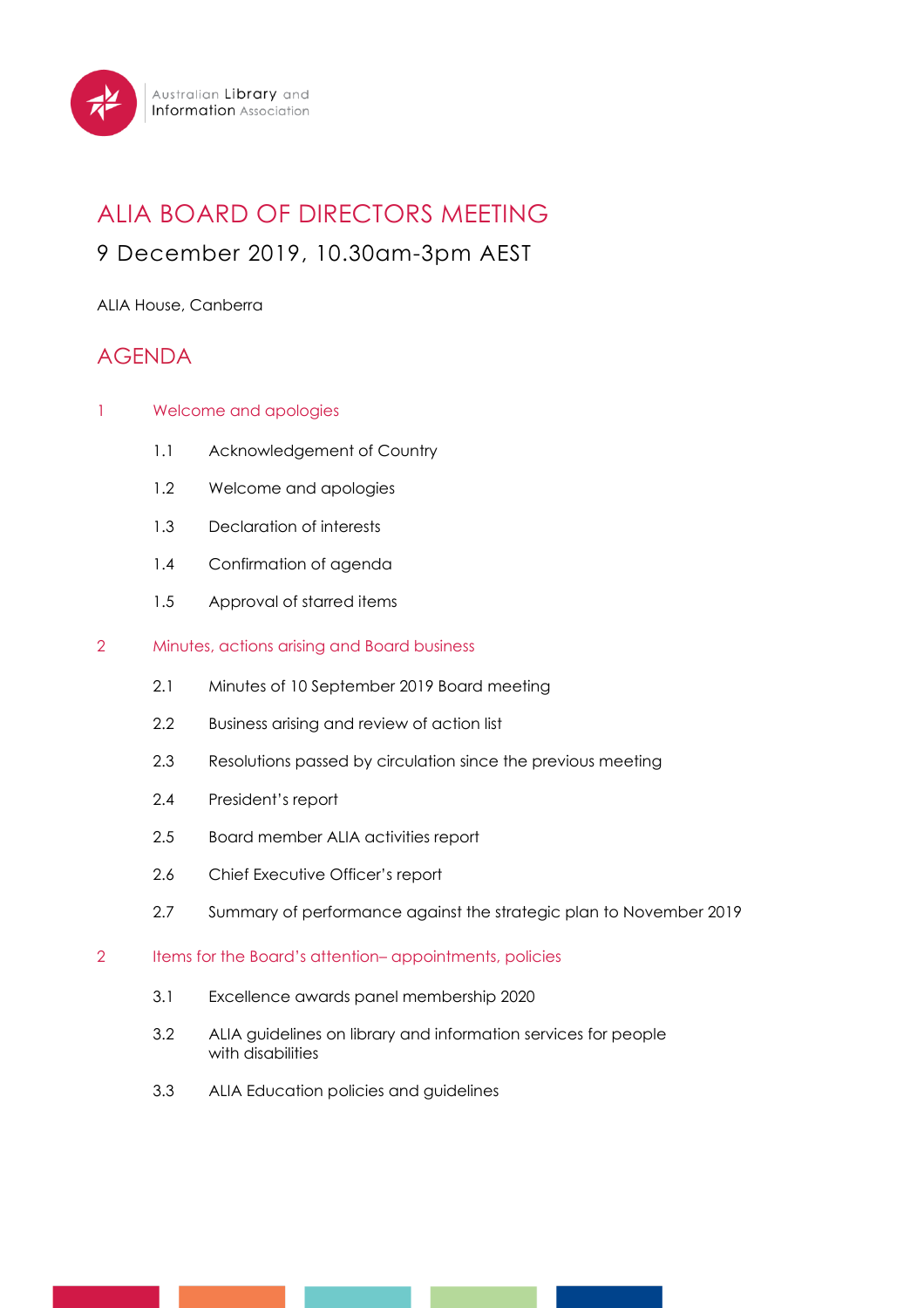- 3.3.1 Professional development for library and information professionals
- 3.3.2 ALIA's role in the education of library and information professionals
- 3.3.3 Courses in library and information science
- 3.3.4 Employer roles and responsibilities in education and professional development
- 3.4 Library Association of Ireland reciprocal recognition 15 October 2019
- 3.5 ALIA Board of Directors 2020 Calendar
- 3.6 ALIA APLA Library fines statement 27 November 2019
- 3.7 Presentation and discussion: ILRS review and Transition from Libraries Australia to Trove Collaborative Services

#### 4 Leadership and advocacy

- 4.1 Presidential theme projects update report
- 4.2 ALIA Advisory Committee and group reports for noting and action
	- 4.2.1 APLA Meeting 27 November 2019 Minutes
	- 4.2.2 Education Advisory Committee Report December 2019
	- 4.2.3 International Relations Advisory Committee Meeting 25 November 2019 Notes
	- 4.2.4 NGAC Meetings 11 September, 9 October, 13 November 2019 Minutes
	- 4.2.5 School Libraries Advisory Committee Report November 2019
	- 4.2.6 VET Libraries Advisory Committee Report 22 October 2019
	- 4.2.7 VET Libraries Survey Results 2019
	- 4.2.8 Blue Shield Australia update December 2019
	- 4.2.9 Book Industry & Elending Advisory Committee meeting 29 November 2019 Report
	- 4.2.10 ILL Advisory Committee Report 2019

#### 5 Members and membership

5.1 Member code of conduct risk assessment